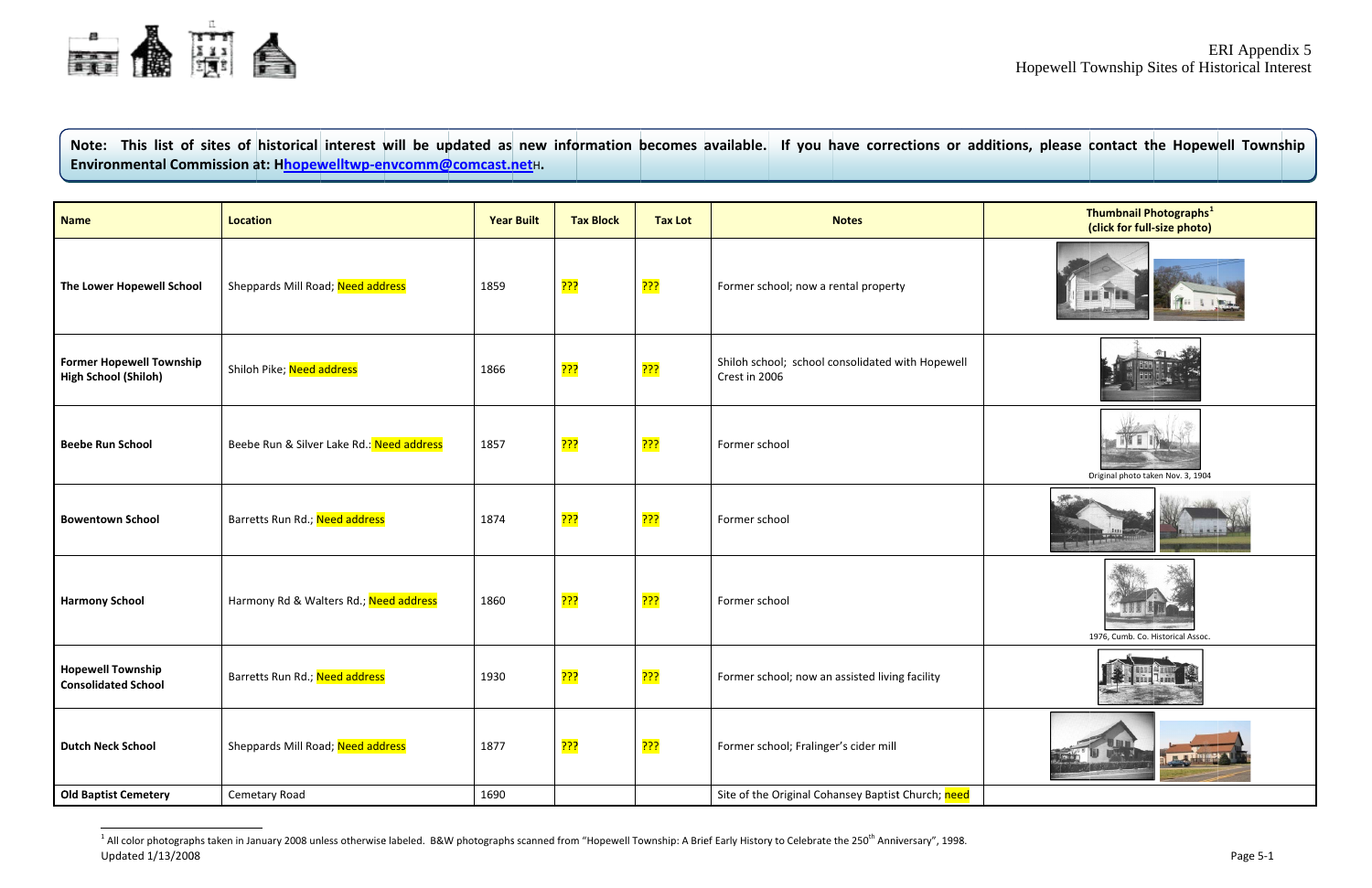

| <b>Name</b>                                   | <b>Location</b>             | <b>Year Built</b> | <b>Tax Block</b> | <b>Tax Lot</b>         | <b>Notes</b>                                  |
|-----------------------------------------------|-----------------------------|-------------------|------------------|------------------------|-----------------------------------------------|
|                                               |                             |                   |                  |                        | photograph                                    |
| Joseph's Sneathen's<br><b>Sandstone House</b> | Bostwick Lake; Need address | 1768              | <b>B1</b>        | L2                     | Source of the Cohansey River; need photograph |
| W. Hawkins Brick & Frame<br>Home              | 137 Columbia Hwy            |                   | <b>B12</b>       | L5                     | Need photograph                               |
| <b>R. Loper Frame Dwelling</b>                | 317 Beebe Run Rd.           |                   | <b>B16</b>       | $\mathsf{L}\mathsf{8}$ | 1786 Brick Cottage Removed                    |
|                                               | 364 Beebe Run Rd.           | 1783              | <b>B17</b>       | L2.01                  |                                               |
| J. A. Minch Frame Home                        | 145 Minches Corner Rd.      |                   | <b>B17</b>       | L8                     |                                               |
| J. Minch Brick Home                           | 190 Minches Corner Rd.      |                   | <b>B18</b>       | L10                    | Oakland Farms                                 |
| <b>Frame House</b>                            | 229 Shoemaker Rd.           |                   | <b>B18</b>       | L <sub>18</sub>        |                                               |
| J. H. Fogg Brick Colonial                     | 292 Columbia Hwy            | 1775              | <b>B18</b>       | L4                     |                                               |
| D. Minch brick home                           | 230 Minches Corner Rd.      | 1774              | <b>B18</b>       | L9                     | Birthplace of C. F. Seabrook                  |
| <b>Ireland's Mill</b>                         | Beebe Run Rd.               | 1856              | <b>B20</b>       | L12                    | <b>Need full address</b>                      |
| <b>Frame Farm House</b>                       | 17 Minches Corner Rd.       |                   | <b>B21</b>       | L13                    |                                               |
| R. Minch Brick Home                           | 172 Shoemaker Rd.           | 1820              | <b>B21</b>       | L5                     |                                               |

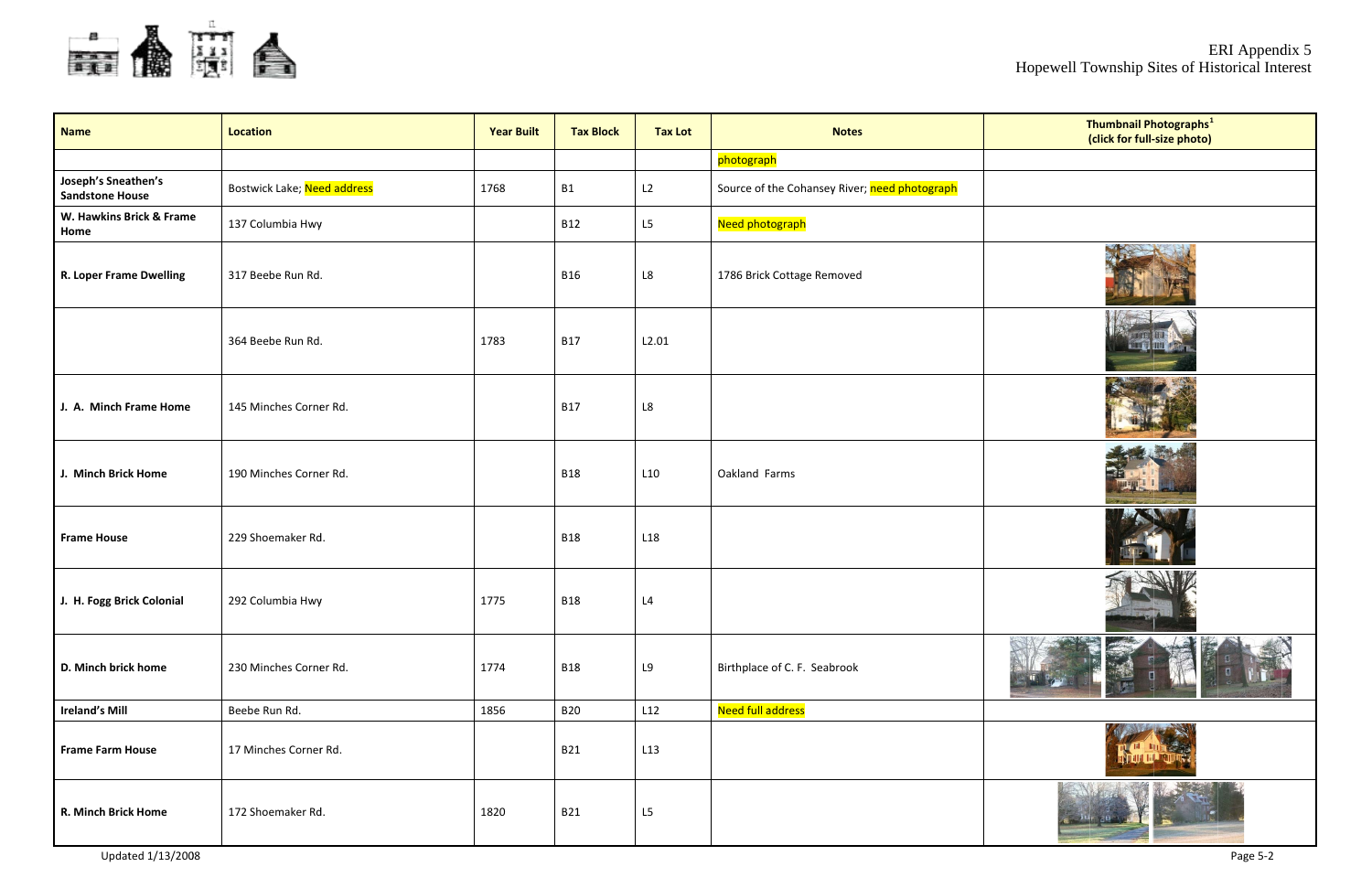

| <b>Name</b>                                    | <b>Location</b>                             | <b>Year Built</b> | <b>Tax Block</b> | <b>Tax Lot</b> | <b>Notes</b>                                      |  |
|------------------------------------------------|---------------------------------------------|-------------------|------------------|----------------|---------------------------------------------------|--|
| <b>Frame Farm House</b>                        | 98 Beebe Run Rd.                            |                   | <b>B21</b>       | L8             |                                                   |  |
| H. W. Veale Log Cabin                          | Sewell Rd.; Need address                    | 1700              | <b>B21</b>       | L9             |                                                   |  |
| <b>Frame Farm House</b>                        | 98 Minches Corner Rd.                       |                   | <b>B22</b>       | L1.04          |                                                   |  |
| <b>Frame Farm House</b>                        | 775 Barretts Run Rd.                        |                   | <b>B22</b>       | L3             |                                                   |  |
|                                                | 727 Barretts Run Rd.                        | 1812              | <b>B22</b>       | L6             |                                                   |  |
| <b>Frame Farm House</b><br>w/outbuildings      | 194 Sewall Road                             | 1800              | <b>B35</b>       | L4             |                                                   |  |
|                                                | 607 Barretts Run Rd.                        | 1784              | <b>B35</b>       | L5             |                                                   |  |
| A. S. Davis Brick Home                         | 710 Shiloh Pike                             |                   | <b>B63</b>       | L13            |                                                   |  |
| <b>Remington House</b>                         | 389 Roadstown Road; east of Roadstown       | 1728              | <b>B65</b>       | L10.01         | House demolished                                  |  |
|                                                | 109 Roadstown Rd                            | 1864              | <b>B65</b>       | L20            | <b>Address needs verification</b>                 |  |
| <b>Sayre House and General</b><br><b>Store</b> | Northwest Corner in the center of Roadstown | 1770              | <b>B65</b>       | L27            | No address provided; verify this is correct house |  |
| <b>Geo. Shoemaker Hotel</b>                    | 343 Roadstown-Greenwich Rd.                 | 1750              | <b>B65</b>       | L27            | Unable to identify correct property               |  |
| L. H. Bacon Brick Home                         | 385 Barretts Run Rd.                        |                   | <b>B67</b>       | L16            |                                                   |  |

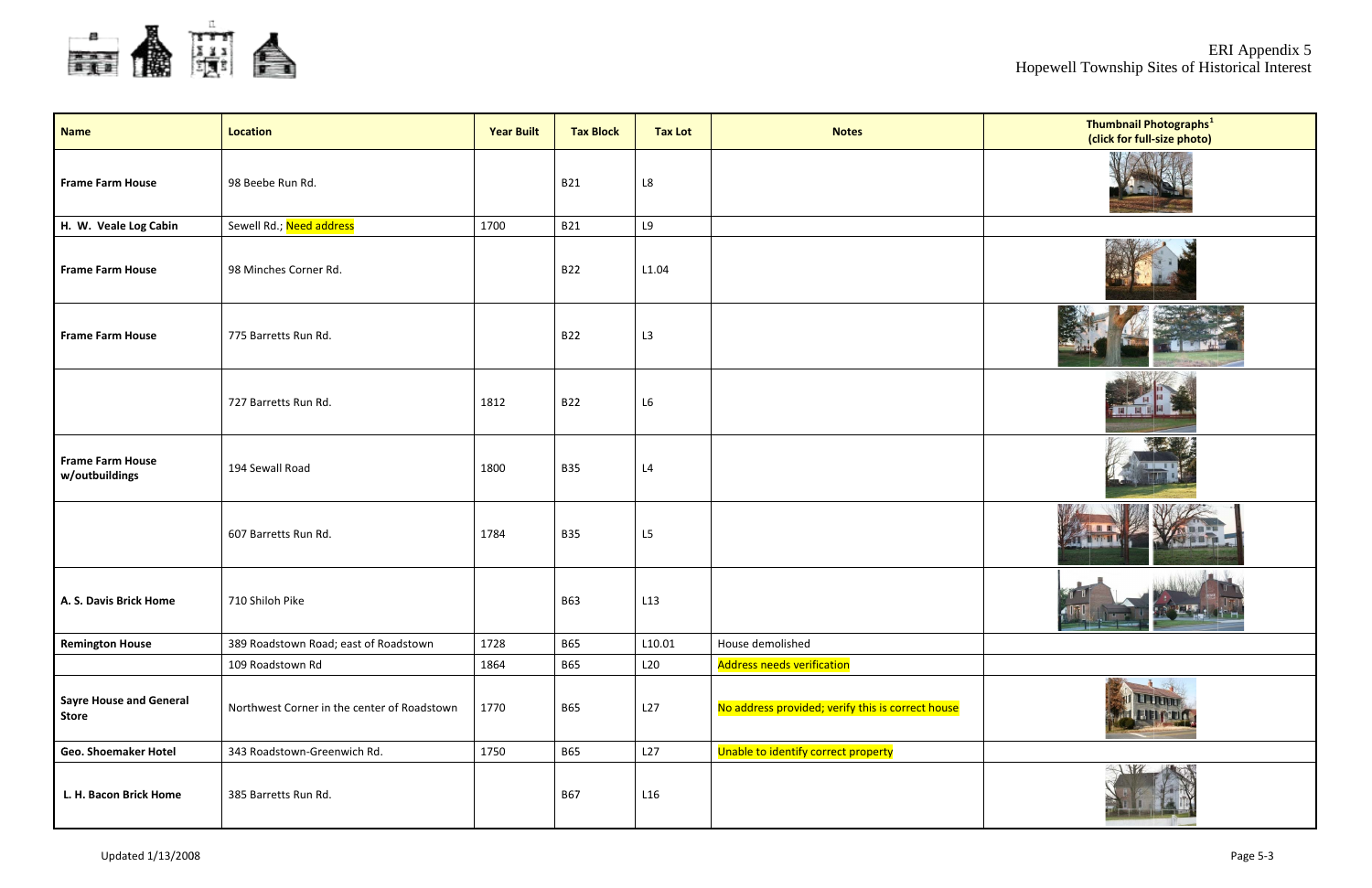

| <b>Name</b>                                    | <b>Location</b>                                                        | <b>Year Built</b> | <b>Tax Block</b> | <b>Tax Lot</b> | <b>Notes</b>            |  |
|------------------------------------------------|------------------------------------------------------------------------|-------------------|------------------|----------------|-------------------------|--|
| <b>Bowen House</b>                             | 338 Barretts Run Road; northwest corner of the<br>Bowentown crossroads | 1760              | <b>B70</b>       | L11            |                         |  |
| J. Fithian Brick Colonial                      | 699 Greenwich Rd.                                                      |                   | <b>B70</b>       | L12.01         |                         |  |
| <b>Robt. Ware Brick Home</b>                   | 497 Bowentown Rd.                                                      |                   | <b>B70</b>       | L15            |                         |  |
| <b>Frame House</b>                             | 456 Roadstown Rd.                                                      | 1780              | <b>B70</b>       | L5             | <b>House Demolished</b> |  |
| <b>Cohansey Baptist Church</b>                 | 714 Roadstown Road                                                     |                   | <b>B71</b>       | L1             | Need picture of church  |  |
| <b>Danzenbaker Frame House</b>                 | 542 Bowentown Rd.                                                      |                   | <b>B71</b>       | L14.01         |                         |  |
| <b>Brick House</b>                             | 345 Roadstown Greenwich Rd.                                            | 1770              | <b>B71</b>       | L6             |                         |  |
| <b>Obadiah Robins House</b>                    | 349 Roadstown-Greenwich Rd.                                            | 1769              | <b>B71</b>       | L7             |                         |  |
| H. Johnson - Frame &<br>Sandstone              | 1 Adamucci Dr & Barretts Run Rd.                                       |                   | <b>B75</b>       | $\mathsf{L8}$  |                         |  |
|                                                | 253 Trench Road                                                        | 1860              | <b>B75</b>       | L9             |                         |  |
| Julia Porch - Brick & Frame<br><b>Dwelling</b> | Barretts Run & 3 Atkinson Rd.                                          |                   | <b>B76</b>       | L10            |                         |  |

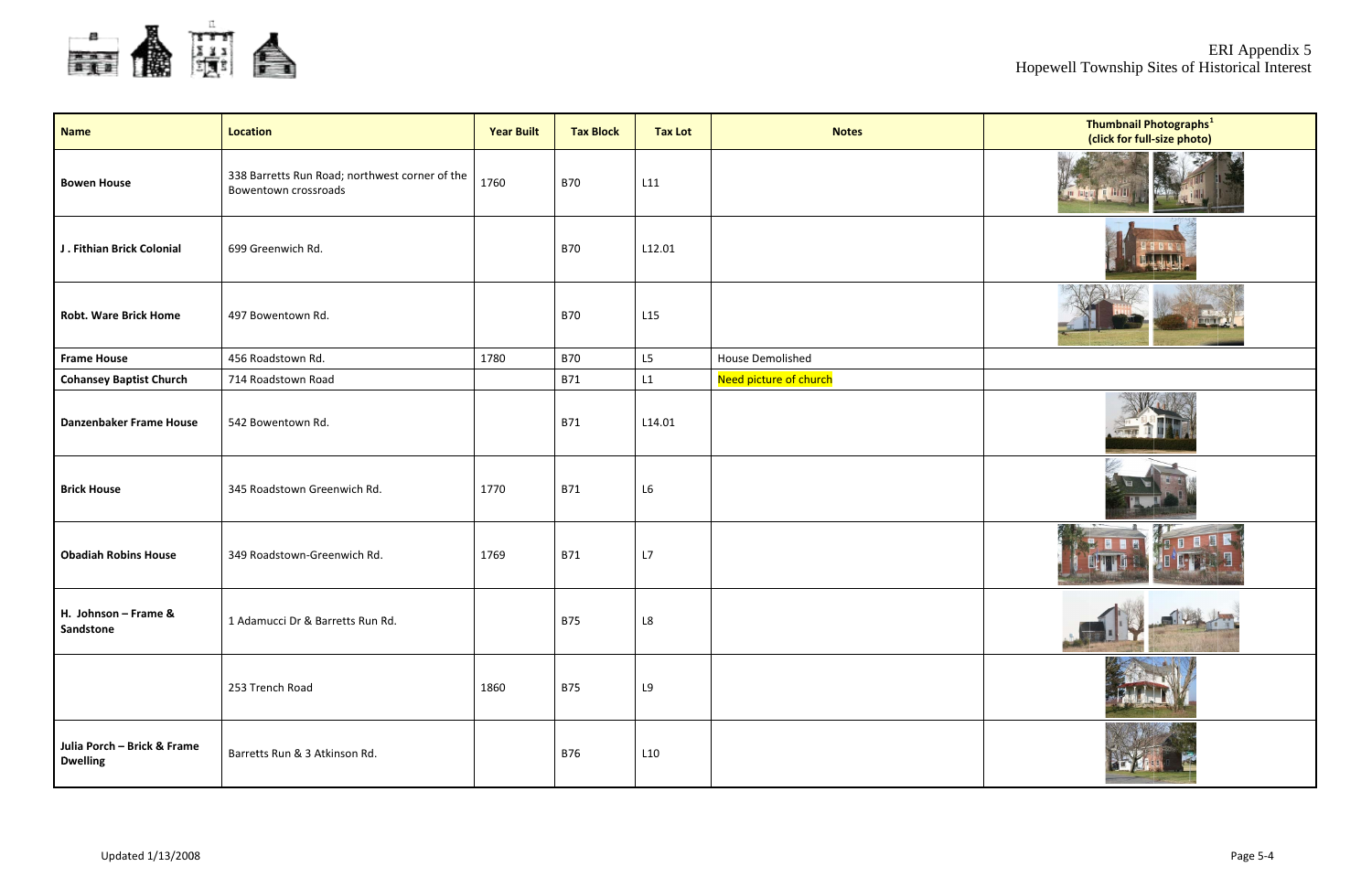

| <b>Name</b>                                   | <b>Location</b>        | <b>Year Built</b> | <b>Tax Block</b> | <b>Tax Lot</b>         | <b>Notes</b>                                                                                                           |  |
|-----------------------------------------------|------------------------|-------------------|------------------|------------------------|------------------------------------------------------------------------------------------------------------------------|--|
| <b>R. Garrison Brick Home</b>                 | 594 Greenwich Rd.      |                   | <b>B76</b>       | L3                     |                                                                                                                        |  |
|                                               | 192 Dutch Neck Road    | 1850              | <b>B79</b>       | L7                     |                                                                                                                        |  |
|                                               | 424 Route 540          | 1837              | B8               | L3                     | Need photograph                                                                                                        |  |
|                                               | 152 Trench Road        | 1860              | <b>B80</b>       | L4                     |                                                                                                                        |  |
|                                               | 178 Cubby Hollow Road  | 1834              | <b>B80</b>       | $\mathsf{L}\mathsf{8}$ |                                                                                                                        |  |
| W. Wheaton farmhouse &<br>outbuildings        | 473 Sheppards Mill Rd. | 1860              | <b>B82</b>       | L11                    | 2 Story Frame Home; demolished in Jan. 2008                                                                            |  |
| <b>Frame House</b>                            | 66 Perry Rd.           | 1850              | <b>B83</b>       | L6                     |                                                                                                                        |  |
|                                               | 220 River Road         | 1850              | <b>B88</b>       | L14                    |                                                                                                                        |  |
|                                               | 280 River Road         | 1800              | <b>B88</b>       | L18                    | Need better photograph                                                                                                 |  |
| <b>Stone &amp; Frame Home</b>                 | 140 River Road         | 1810              | <b>B88</b>       | L9.01                  | Possibly the J. O. Perry house on 1876 D. J.<br>Stewart Combination Atlas Map of Cumberland<br>County; need photograph |  |
|                                               | 78 Loatman Road        | 1780              | <b>B89</b>       | L13                    |                                                                                                                        |  |
| W. Wheaton Brick and Frame<br><b>Dwelling</b> | 19 Perry Road          |                   | <b>B89</b>       | L25.03                 |                                                                                                                        |  |